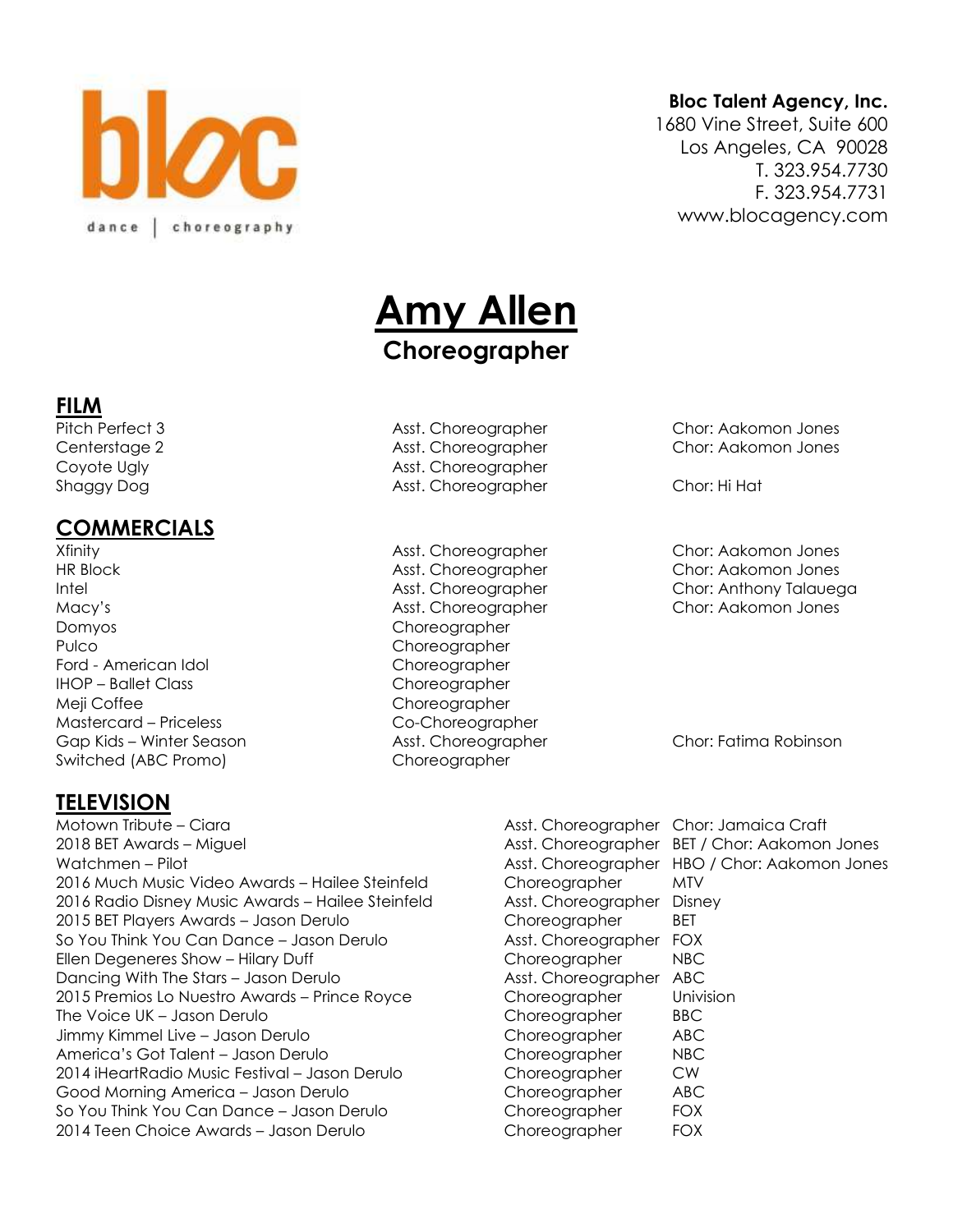#### **TELEVISION – cont.**

2014 CMT Awards – Jason Derulo Choreographer CMT 2014 World Music Awards – Jason Derulo Choreographer NBC 2014 Billboard Music Awards – Jason Derulo Choreographer ABC 106th & Park BET Experience – Jason Derulo Choreographer BET 2011 European Music Awards **Choreographer MTV Europe** 2011 Halo Awards – Jason Derulo Choreographer TeenNick Ellen Degeneres Show – Jason Derulo Choreographer MBC Dancing With the Stars – Florence + The Machine Asst. Choreographer ABC / Chor: Paul Kirkland Dancing With the Stars – 2010 Macy's Presents Asst. Choreographer ABC / Chor: Rich + Tone So You Think You Can Dance – Usher Communication Co-Choreographer FOX American Idol – Usher Communication Co-Choreographer FOX

## **TOURS/LIVE STAGE**

Usher – Australia Festival **Asst. Choreogrpaher Chor: Nick Demoura** Paula Abdul Tour **Asst. Choreographer Chor: Barry Lather** Choreographer Chor: Barry Lather Hailee Steinfeld "Mission" Choreographer 2016 Hailee Steinfeld Tour Choreographer Chor: Aakomon Jones 2016 LA + NYC Pride – Hailee Steinfeld Choreographer Chor: Aakomon Jones 2015 Taraji and Terrence's White Hot Holiday **Asst. Choreographer Chor: Aakomon Jones** 2015 Wango Tango – Alyxx Dione Choreographer RCA Records Jason Derulo Tattoos Tour Choreographer 2011 Macy's Passport Present Glamorama Asst. Choreographer Dir./Chor. Myron Johnson Jason Derulo Tour Asst. Choreographer Chor: Aakomon Jones Keri Hilson 2011 Promo Tour **Asst. Choreographer Chor: Aakomon Jones** Asst. Choreographer Chor: Aakomon Jones Ne-Yo "Libra Scale" Tour Network Choreographer Chor: Jamaica Craft Ne-Yo – Alicia Keys "As I Am" Tour Co-Choreographer Usher "One Night Stand" Tour **Asst. Choreographer Creative Dir: Aakomon Jones** Asst. Choreographer Creative Dir: Aakomon Jones Ciara – Britney Spears "Circus" Tour Communication Co-Choreographer Trey Songz – Jay-Z "Blueprint 3" Tour Asst. Choreographer Artistic Dir: Jamaica Craft Reebok-NBA All-Star Game Choreographer Limp Bizkit Tour WWE Co-Choreographer Keri Hilson, Lil Wayne & T-Pain Tour **Asst. Choreographer Chor: Jamaica Craft** 

### **MUSIC VIDEOS**

Hilary Duff "My Kind" Choreographer RCA Records Hilary Duff "Sparks" Choreographer Dir: Hannah Lux Davis Alyxx Dione ft. Jason Derulo "Chingalinga" Choreographer Dir: Dano Cerny Aston Merrygold "Get Stupid" Asst. Choreographer Doomsday Ent Florida Georgia Line "Sun Daze" Choreographer Dir: Marc Klasfeld Jason Derulo "Wiggle" Choreographer WBR Jason Derulo "Stupid Love" Choreographer Dir: Gil Green Jason Derulo "Marry Me" Choreographer Dir: Hannah Lux Davis Jason Derulo "Talk Dirty To Me" ft. 2Chainz Choreographer Dir: Colin Tilley Jason Derulo "The Other Side" Asst. Choreographer Dir: Colin Tilley Faith Hill "American Heart" Choreographer Dir: Trey Fanjoy Ne-Yo "Let Me Love You" Asst. Choreographer Dir: Christopher Sims

2013 MTV Movie Awards Opening **Asst. Choreographer MTV / Chor: Aakomon Jones** Asst. Choreographer MTV / Chor: Aakomon Jones The Voice – Usher Asst. Choreographer NBC / Chor: Aakomon Jones Dancing With the Stars – 2013 Macy's Presents Asst. Choreographer ABC / Chor: Aakomon Jones 2012 Kids Choice Awards **Assemble 2012 Kids Choice Awards** Asst. Choreographer Nick./ Chor: Aakomon Jones So You Think You Can Dance – Keri Hilson Asst. Choreographer FOX / Chor: Aakomon Jones 2011 Teen Choice Awards - Jason Asst. Choreographer FOX / Chor: Aakomon Jones Dancing With the Stars – Jason Derulo **Asst. Choreographer ABC / Chor: Aakomon Jones** Choreographer ABC / Chor: Aakomon Jones Usher – South Africa Asst. Choreographer Chor: Todd Sams, Mario Henderson

- 
- -
	-
	-
	-
	-